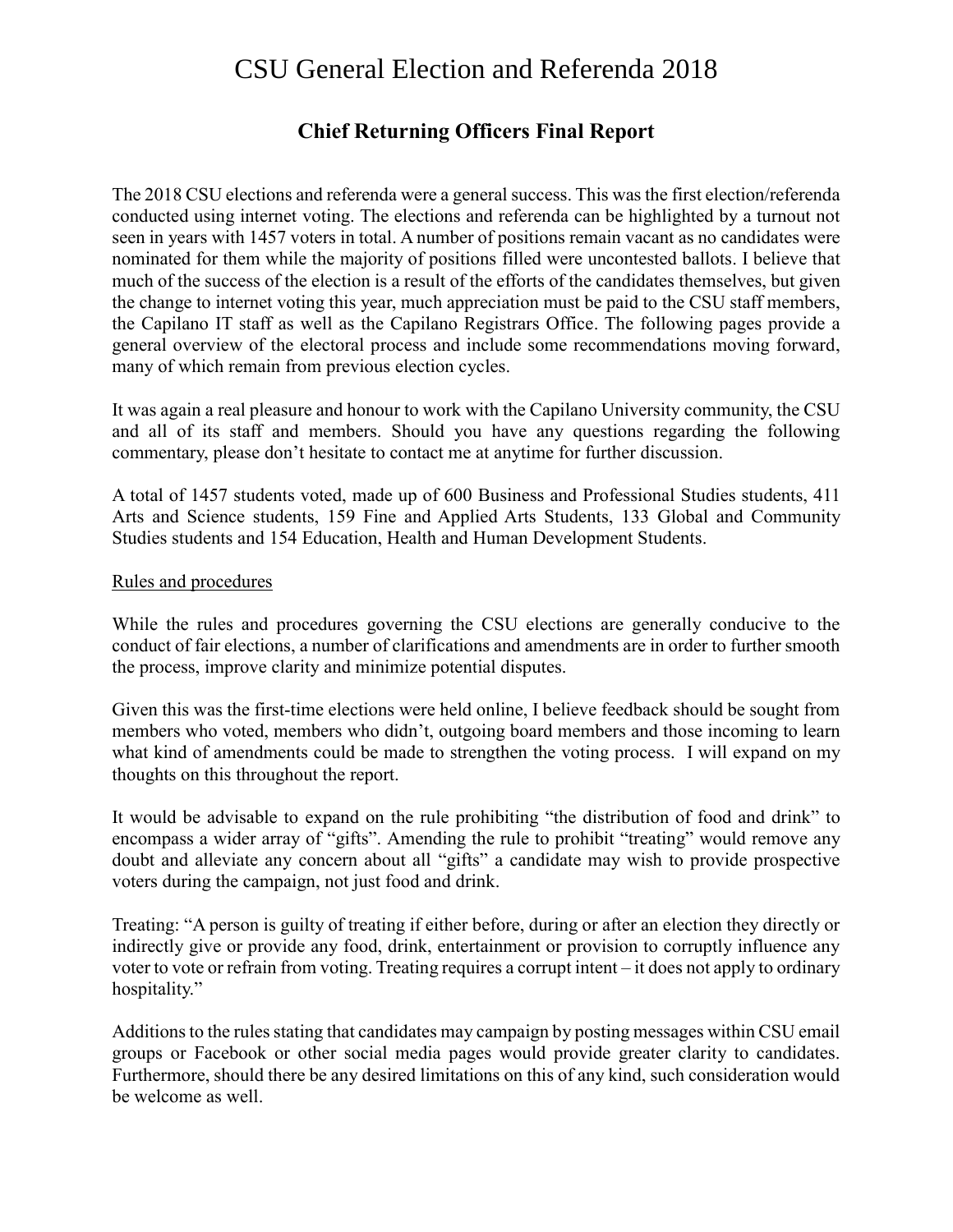Amending the procedures to provide clarity on how materials made prior to the campaign period or for previous elections cycles are declared on expense statements should be created. In general, any campaign material used in the current election cycle should be a declarable item on the current expense statement, whether it was paid for in that cycle or not.

During this election, we had 3 candidates withdraw from the election. As stated previously, consideration should be given to adding a regulation on how candidates may withdraw from the elections. A potential recommendation could allow candidate withdrawals at any time prior to election day. If ballots are not already printed, the candidates name would simply be removed from the ballot, while if the ballots are already printed, the rule could state that all votes cast for that candidate would simply not be counted and posters advising voters that a candidate had withdrawn could be made available.

Some housecleaning of the rules and procedures should be carried out. It would be helpful to combine articles 4 & 9 regarding complaints and violations. Furthermore, a rule should be established clarifying what is published regarding complaints. 2 complaints were submitted during this election, but I believe a number more would have been filed if I hadn't insisted that the names of those filing complaints would be published along with their complaints. This was my ruling and absolutely something that could be altered and codified. There are pro's and con's both ways.

Bylaw VII(2) states that a candidate elected into a vacant position shall take office upon ratification at the next board meeting. As noted previously, there may be cases where we have one vacancy – but two successful candidates elected. If there are two successful candidates and one vacant position, a formula for allotting that position should be codified, such as allocating such a position by lottery between the two successful candidates.

## Referenda

For the second year in a row, a series of referenda questions were posed to the CSU membership. Carrying this out was entirely manageable, however, as previously noted some thought should go into refining the rules to distinguish differences in conducting referenda versus an election, as they are distinct. This would allow for more practical implementation of referendum rules that naturally differ, especially from a campaign perspective. Greater clarity must be made regarding yes/no committees, so they are better informed and enabled by the rules. No doubt however, I as the CRO, could do a better job of informing referenda committees on how to engage in the electoral process and perhaps an all candidates meeting should be created for referenda entities.

It would be wise to explicitly add to the procedures that when the CSU is authorized to take a position in a referendum, they may use CSU logos and slogans, as distinct from candidates.

#### Voter Register (Member List)

This is the first year where I was not required to be in touch with the Capilano Registrars office as the CSU staff liaised with the Registrars Office and Capilano IT office to coordinate lists and data. All the data was appropriately segmented which was crucial for the election, however, there were some discrepancies on the total number of voters on the membership lists. Ultimately, we used the list with the most students on it, but gaining greater certainty on membership lists is crucial in future elections.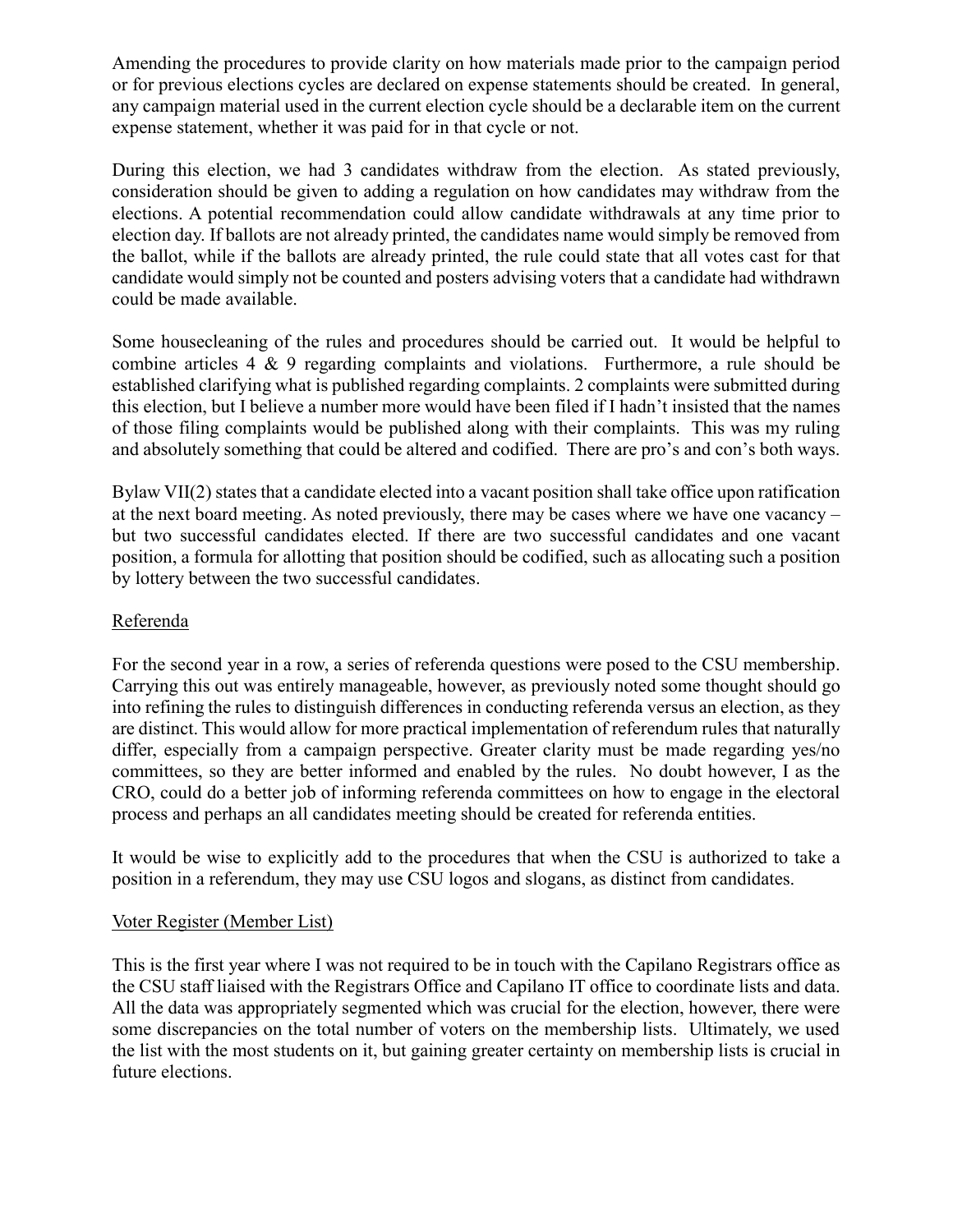#### Nominations

The nominations process ran reasonably smoothly, with all candidates fulfilling their nomination requirements. As suggested previously, in order to simplify the process for prospective candidates and the CRO, the nomination forms should be simplified so errors commonly made by prospective candidates are minimized. Such changes would be easy to implement, including altering the areas required to be filled in so it is immensely clear what must be completed, rather than the current slightly confusing table format. This is especially required for the "Personal Information Release Form" at the back of the package. The optional "Candidate Statement" submission deadline was the same as the rest of the nomination package. Many candidates did not realize this deadline and as such, only a few candidates submitted candidate statements. Efforts should be made to highlight the candidate statement submission process to increase submissions and perhaps the deadline should be made later than the rest of the nomination package again to gain greater participation in the statements. Finally, consideration to remove the requirement to include the candidates name and positions from the statement would be appreciated as these pieces of information are always listed by the CRO by default.

Candidate recruitment was reasonable and 2 positions that are rarely filled were this time around (Sunshine Coast Campus and the Faculty of Education, Health and Human Development). Nevertheless, a number of seats were not contested and I remain a believer that the incumbent board members are in the best position to seek out potential new candidates and these efforts should continue in the future, including specific efforts in attempting to engage students at the. The board should be attracting potential new board members, not just before an election, but also throughout the year, simply planting the idea with other members and following up with them just prior to nominations opening.

As in previous election, some candidates made requests to have their name listed on the ballot differently than how the rules state they must be noted. I did not allow for deviations from the rules during this electoral cycle. Consideration of this should be contemplated and some flexibility should be sought.

A pre-check deadline has been used in the past and is an effective way of getting candidates to submit nomination packages early to ensure their packages meet the required criteria to be nominated allowing time for any corrections. Unfortunately, on a few packages were submitted prior to the pre-check deadline, so it was of limited value. Pre-checks should be used in the future, or to capture more students and allow for more flexibility, the CSU could consider providing a submission deadline for all and allowing a few days for all prospective candidates to resolve any errors or omissions found by the CRO.

Again, if the nomination process could be altered to be completed by students entirely online, it would greatly reduce difficulty in reading and "interpreting" written packages. While this is not a priority, it could be added to a wish list.

## Candidate Orientation Meeting

The Candidate Orientation meeting is an excellent opportunity for candidates to meet the CRO and learn about the important process they are embarking on. It is also helpful for the CRO to meet the candidates. However, as noted previously, it is extremely difficult for all candidates to be available for one such meeting. The current rules state that candidates cannot begin their campaign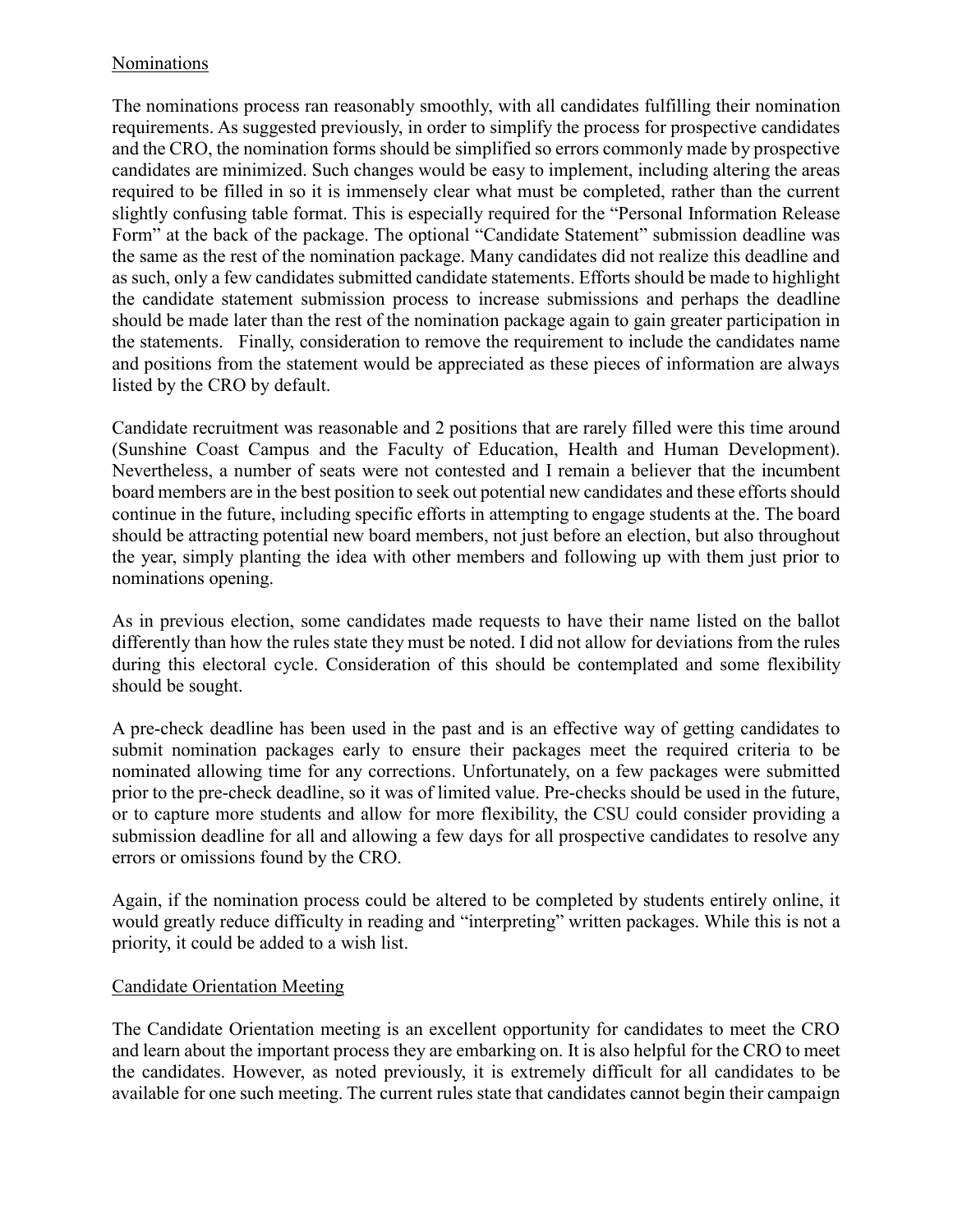until they complete such a meeting with the CRO. Rather than require subsequent in person meetings, I organized several online video meetings for candidates unable to meet with me at the initial Candidate Orientation meeting. This reduced inconvenience on both the CRO and students and worked relatively well, though a number of meetings were required to capture all the candidates.

As stated above, the CRO should expand this meeting to referenda campaigns, though this should be completed as a different meeting.

To encourage students to make an effort to attend the actual Candidate Orientation meeting, some incentives should be noted, including the fact that their campaign cannot begin until this meeting is complete.

Consideration could be made to making the candidate orientation meeting non-mandatory and allowing the candidates to choose whether this is something they require or not. They would still be responsible to follow all stated rules, though its certainly noteworthy that the candidates that come to the in-person meeting seems to have a better record of having less questions through the election process.

## Advertising

A good amount of advertising was provided regarding this electoral process and certainly election days were further highlighted by the effective campaign of candidates and referendum campaigners. For the 2016 election, many of the most important preparations for the election were determined well in advance of the election, providing the ability to include the dates and locations of electoral events which were noted in the printed CSU student handbook & day planner. It would be ideal if such planning could take place in the future and other elements of the advertising process could be laid out well in advance as well. Certainly, a massive driver of turnout for internet voting procedures are the emails sent out by the CRO providing information on how to cast a ballot.

## All Candidates Forum

An all candidates forum is a great opportunity for candidates to speak to members, but also for members to learn about the candidates. For such forums to be effective, getting greater participation from both candidates and members is essential. Greater advertising may be effective in drawing more people to such events. This year the Capilano Courier carried out the process. This was a very positive change and I understand very thoughtful questions were put forward, nevertheless, greater outreach and advertising could be implemented in the future.

## Polling

The polling process was held over 3 days, starting at 8 am on March  $20<sup>th</sup>$  and ending at 5 pm on March 22<sup>nd</sup>. Two information booths were set up at the North Vancouver campus to advertise the election, provide information and allow for a location that students could vote at. As well, an information booth was opened at the Sunshine Coast campus just before classes started on the afternoon of the 22nd. I note that 16 o the 17 voters that cast ballots on the Sunshine Coast did so at the information booth. As well, while this seems like a small number of voters, this a huge increase from previous elections and is actually a reasonable turnout (the campus has very few students).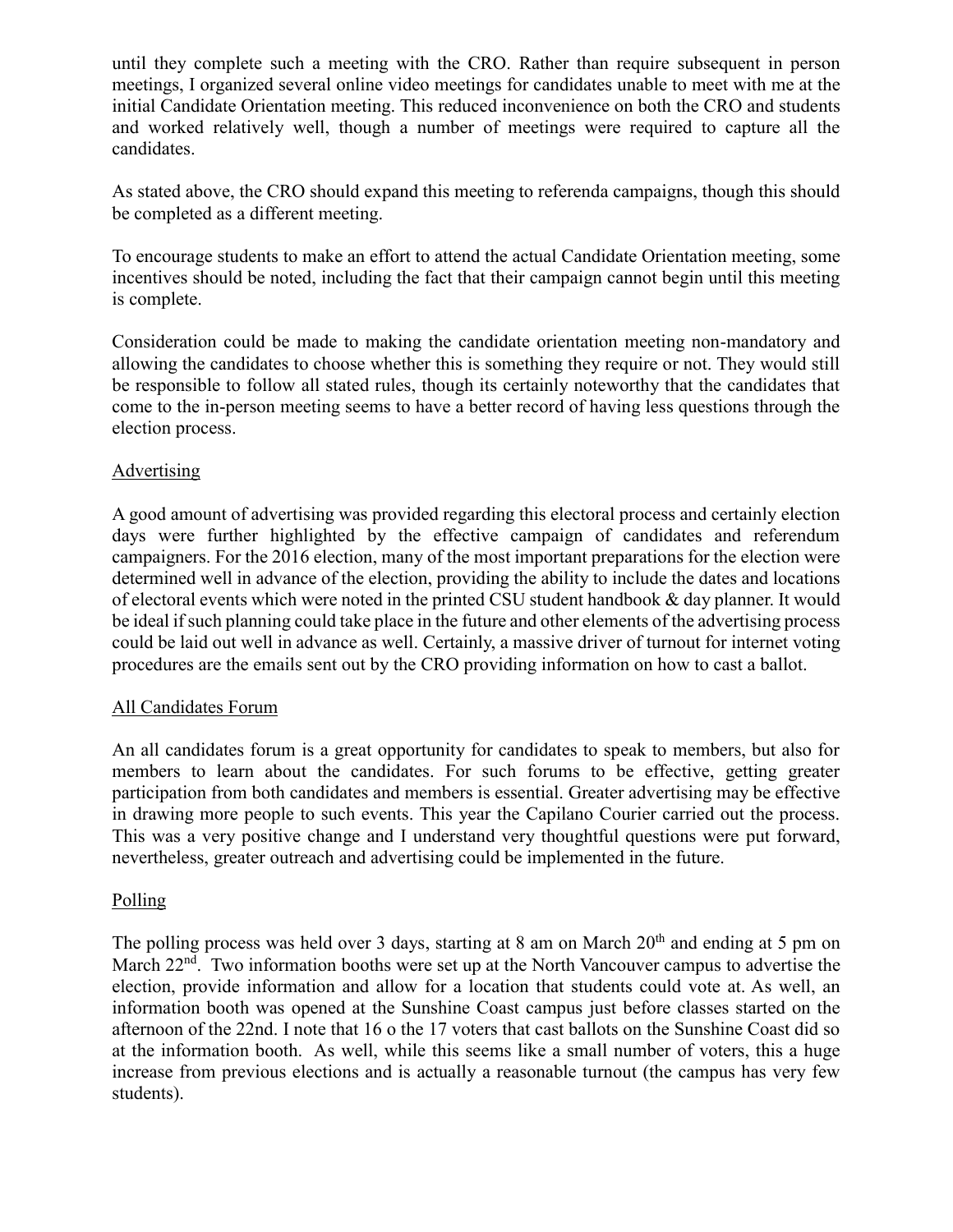I would recommend retaining information booths on all three campuses as they provided an important layer of advertising and in person information for the election and actually attracted a good number of voters (132).

Ideally, the internet voting vendor would allow for members to cast ballots as many times as they wanted, with each subsequent ballot cast cancelling their previous ballot. This would go to some lengths in addressing concerns with candidates or other students putting pressure on individual members to vote for them while hovering over their computer.

Previously, requests were made for assistance in finding a way for members that were out of town or overseas to cast a ballot. Obviously, this year, any student that was away from campus could vote from any location they were in which is a huge advantage.

#### Ballot

The ballot was created on the Simply Voting template for ballot production and suited our purposes nicely. One nice feature we used from Simply Voting was the randomization of the order candidates were listed in on the ballots, so each time a different voter opened a ballot, the candidates were in a different order, negating any concerns about the order candidates were listed on the ballot from being a factor in the results of the election.

#### Voter Turnout

Voter turnout was relatively high and nearly double the turnout from 2017. There is no question that much of this can be attributed to the fact that the voting process was conducted online.

#### Complaints and Appeals

Two official complaints were filed during the 2018 electoral process, with official decisions written up and posted on the CSU website, as per requirements. The first complaint submitted was eventually decided as moot given the candidate that was being accused of electoral malfeasance decided to withdraw from the election prior to a decision being initially published. While the second complaint sought to have one candidate penalized, based on the evidence submitted with the complaint, at least 2 other candidates were also guilty of breaking poster regulations and as such were also required to move posters they affixed that were done contrary to the rules. No appeals were made to any of my decisions.

In order to simplify the election complaints process, the creation of a simple complaints form, which could be available online and/or at the CSU service desk, outlining any required information would make the complaints process more official and easier for complainants. This would also provide an outline of necessary details for the CRO and appeals committee to handle complaints and appeals more efficiently.

#### CRO Involvement

The CSU elections are consistently held at the same time of year, allowing for a great deal of lead time to prepare for the elections. As such, providing the CRO with large amounts of lead time with regard to the initiation of the process would be helpful for both the CRO and I believe the CSU.